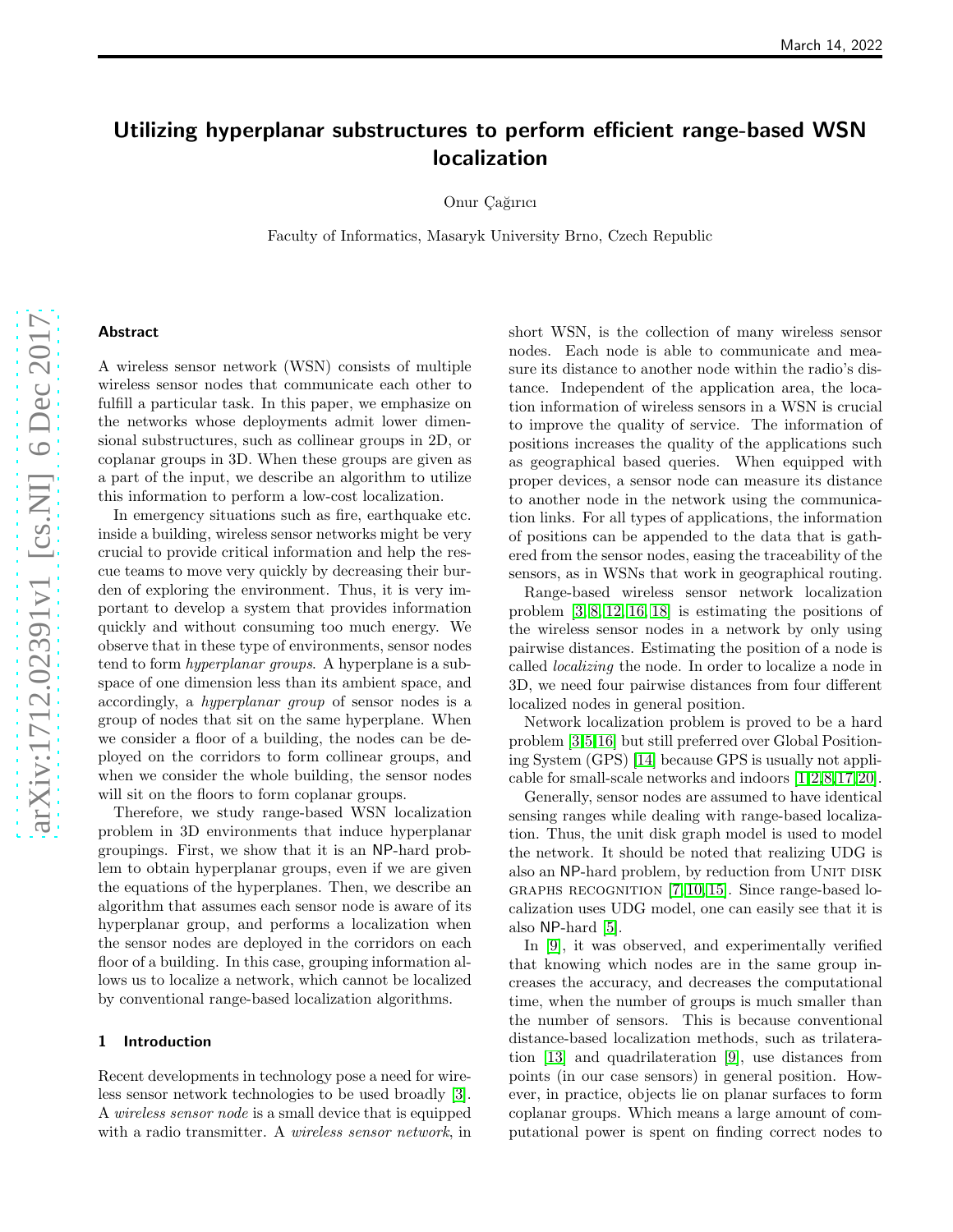localize another node.

In an effort to perform a more efficient localization, we can exploit the information on the hyperplanar substructures, if provided. That is, a function  $h : S \rightarrow$  $\{1, 2, \ldots, k\}$ , called *hyperplanar grouping function*. Two sensor nodes  $s_i$  and  $s_j$  are said to be on the same hyperplanar group if, and only if,  $h(i) = h(j)$ . The task of finding hyperplanar grouping function in 2D from given UDG, and hyperplanes is called hyperplanar substructures recognition. In case where hyperplanar substructures are realized, *i.e.* the mapping  $h$  is given, we are able to perform a lower dimensional localization for each hyperplanar group separately, and then localize the groups globally with respect to each other.

In this paper, we show that discovering the mapping function  $h$  is an NP-hard problem, even if the hyperplanes are given as a part of the input by their equations. Then, we describe an algorithm to perform an efficient localization in case where  $h$  is given as input. Afterwards, we describe an algorithm to utilize the grouping function, when available, and show that our algorithm is able to localize a network which cannot be localized by using only pairwise distances.

#### 1.1 Motivation

The physical world we live in is a 3D environment. Therefore, many applications require wireless noeds to be localized in 3D. Most of the scenarios in real-world WSN applications that need localization have usually deployments where the sensor nodes sit on planar regions to form sets of planar clusters. Examples of these surfaces include structures seen in both indoor  $(e.g.$  floors, doors, walls, tables etc.) and outdoor  $(e.g.$ mountains, valleys, hills etc.) environments. It is hence observed that a method for exploiting the information of structural information in 3D is very much needed in order to improve the quality of localization achieved.

In this paper, we particularly study the scenario where there is an emergency inside a building, such as fire, earthquake, hostage situation etc. When the members of a search and rescue team have limited time, our work aims to utilize wireless sensor networks to release the burden of searching, and allowing team to go for rescuing.

Suppose that the wireless nodes are deployed onto the corridors of a building. Each corridor can be interpreted as a collinear group (i.e. hyperplanar group in 2D). Moreover, since the building probably has multiple floors, each floor is a coplanar group (i.e. hyperplanar group in 3D).

In Figure [1,](#page-1-0) we give an example of a network deployed onto the corridors of a three-floor building. The dots denote the wireless nodes inside the building, and colored rectangles denote three different floors. A pair of nodes denoted by the same color sit on the same floor.



<span id="page-1-0"></span>Figure 1: Sensor nodes deployed onto the corridors of a building

#### 1.2 Basic terminology

In this section, we give the basic terminology that we use in the described algorithm.

Localizing of a sensor network is assigning relative positions to each sensor node in the ambient space (in our case, 3D). When we assign positions to each node, we obtain a point formation. The point formation of a network is denoted by F. It is a table that contains 2 columns, and  $n$  rows, where  $n$  is the number of nodes in the network. The first column contains the IDs of the nodes, and the second column contains each node's position in 3D Euclidean space.

A wireless sensor network is said to be localizable in  $\mathbb{R}^d$  when the corresponding distance graph  $G = (V, E)$ is globally rigid. In other words, every embedding of the vertices in V with respect to the pairwise Euclidean distances determined by the edge set  $E$  is isometric in  $\mathbb{R}^d$ . For more details on the localizability, we refer the reader to [\[4,](#page-7-16) [11,](#page-7-17) [19\]](#page-7-18).

Every sensor node in the given network is initially unlocalized, i.e. it is not aware of its position. When we fix the position of a node, we mark it as localized. To fix the position, we need to reduce its degrees of freedom to zero by obtaining  $d+1$  Euclidean distances from its localized neighbors in general position. Intuitively, one expects a localizable network to be dense enough. Our algorithm, however, is able to perform localization in very sparse graphs if the grouping function is provided.

Observe that each hyperplanar group is an induced subgraph of the network graph  $G = (V, E)$ , and each pair  $(u, v)$  of vertices in that induced subgraph satisfies  $h(u) = h(v)$ . The set of all vertices in a particular hyperplanar group can be retrieved by taking the inverse of h. In other words,  $h^{-1}(i)$  gives us the set of all vertices in the hyperplanar group i.

We refer to the hyperplanar groups in 2D and 3D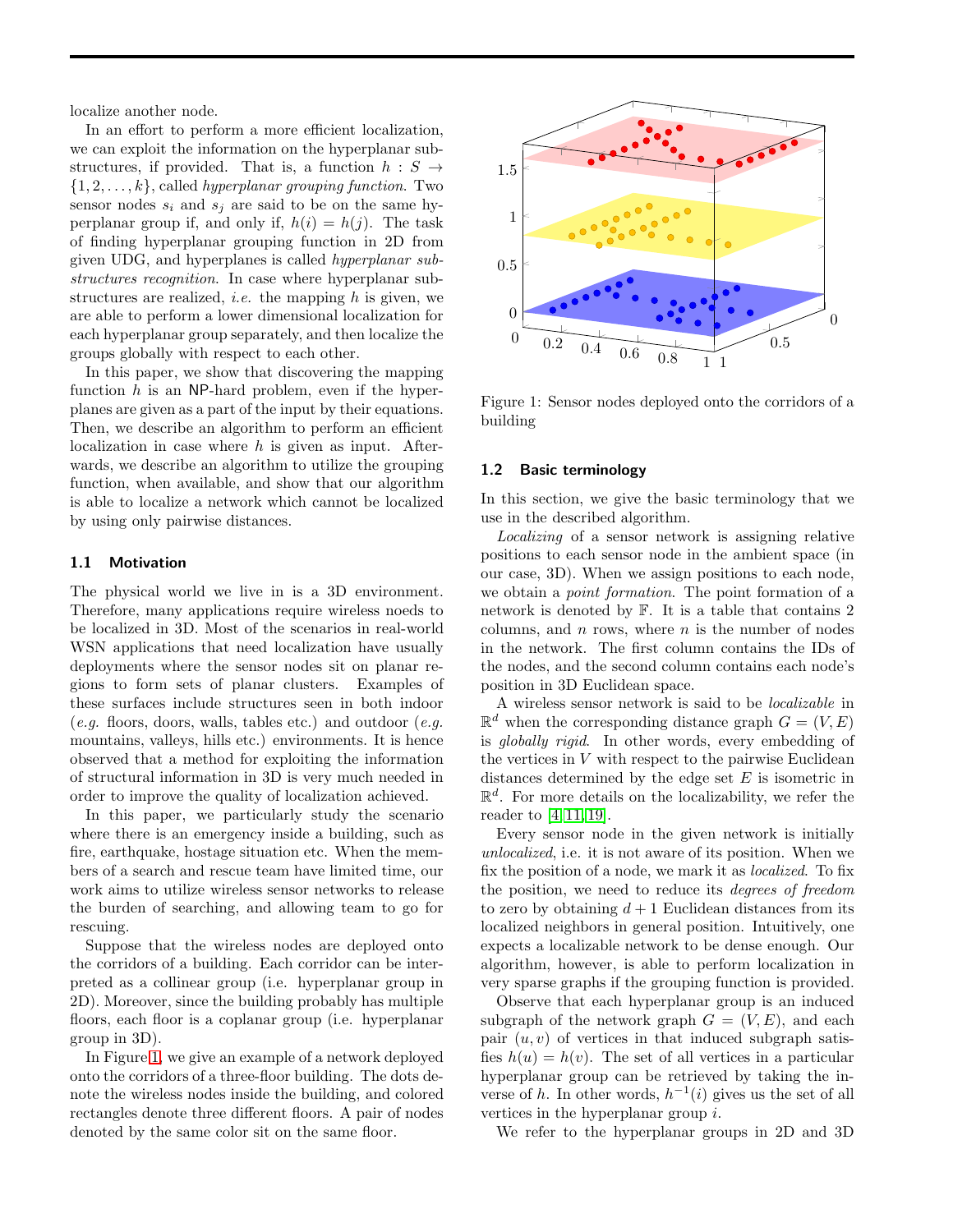as collinear groups, and coplanar groups respectively. An edge is called *interlinear* (respectively, *interplanar*) edge, if it corresponds to a connection between two nodes from different collinear (respectively, *coplanar*) groups. Otherwise, it is a collinear (respectively, copla $nar$ ) edge.

# 1.3 Our contributions

Our main contributions are listed as follows.

- We exploit the fact that the sensor nodes tend to form hyperplanar groups in real-world scenarios.
- We prove that extracting the grouping information is a hard task.
- We give an efficient and sustainable localization algorithm to utilize provided grouping function. Our algorithm does not require a dense network graph.

#### 2 Hyperplanar substructures recognition

In this section, we formally define the problem of recognizing hyperplanar substructures, and then prove that the problem is NP-hard.

#### 2.1 Problem definition

Consider a set  $\mathcal{H} = \{\ell_1, \ell_2, \ldots, \ell_k\}$  of k hyperlanes in  $\mathbb{R}^d$ , given by their equations  $\ell_i : a_{i1}x_1 + a_{i2}x_2 + \cdots +$  $a_{in}x_d = b$ , and a unit disk graph  $G = (V, E)$ , where  $V = \{1, 2, \ldots, n\}$ . The task is to find a mapping h:  $V \to \{1, \ldots, k\}$  such that there is a realization of G in which  $v \in \ell_{f(v)}$  for each  $v \in V$ .

## <span id="page-2-0"></span>2.2 NP-hardness reduction for 2D environment

We first show that Hyperplanar substructures recognition is NP-hard when the sensor nodes are in 2D, and then move onto higher dimensions.

<span id="page-2-1"></span>Lemma 1 Hyperplanar substructures recognition is NP-hard in 2D.

Proof. We give a reduction of this problem from 2 coloring of 3-uniform hypergraphs. The polynomialtime reduction from a given graph to is as follows. Let  $H = (X, F)$  be an instance of a 3-uniform hypergraph.  $H$  is said to be 2-colorable if there is an assignment of two colors with no monochromatic edge. In the following part, when we write "uniformly distributed," we mean the Euclidean distance between two sensor nodes is less than one unit. We construct the gadget to perform the reduction as follows.

1. We have |X| vertical, and  $2|F| + 2$  horizontal straight lines. Each of them are parallel to either  $x$ -axis or  $y$ -axis.

- 2. All the vertical lines are colored black, and spaced equally. These lines are called vertex lines, that represent the vertex set of  $H$ . The Euclidean distance between each pair of vertical line is greater than two units, and less than three units.
- 3. One of the horizontal lines, called the main line, is given by the equation  $y = 0$ . This line is colored black. There are sufficient number of uniformly distributed wireless sensor nodes on the main line, including the intersection points of the main line and the vertex lines.
- 4. In order to fix the configuration, there exists a support line, which is placed horizontally, and sufficiently close the main line. This line contains only two vertices that forms a  $K_4$  with two vertices from the main line.
- 5. Beginning from one unit above and below the main line, there are uniformly distributed sensor nodes on the vertex lines.
- 6. Remaining  $2|F|$  horizontal lines are distributed equally above and below the main line. The ones above the main line are colored red. The rest of the horizontal lines are colored blue. All the colored lines are sufficiently far from the main line. Each  $r_i$  and  $b_i$  represent two mirrored copies of an edge  $i$  of  $H$ , and we refer to them as *edge lines*. We, later on, will use the edge lines to determine the color of an edge in H.
- 7. The Euclidean distance between each consecutive pairs of horizontal lines with the same color are equal, and greater than one unit.
- 8. There exist wireless nodes on the edge lines, each neighboring exactly two sensor nodes from a vertex line, forming a triangle. These triangles are referred to as flags, and the vertices are referred to as flag vertices in the following part of the proof.

In Figure [2,](#page-3-0) we draw the described configuration. The support line is indicated with dashes. The main line is just below the support line. There are six vertex lines, and six edge lines. That means in the hypergraph  $H =$  $(X, F), |X| = 6$  and  $|F| = 3$ . Since every wireless node on the main line and the vertex lines are distributed uniformly, and the Euclidean distance between parallel lines is always greater than one unit, it is easy to fix the groups of the nodes on the main line and the vertex lines. Moreover, notice the flags on the leftmost and the rightmost vertex lines. These flags help us to fix the flag vertices those contain them.

All fixed nodes are indicated with white circles. The remaining nodes, flag nodes, are indicated with black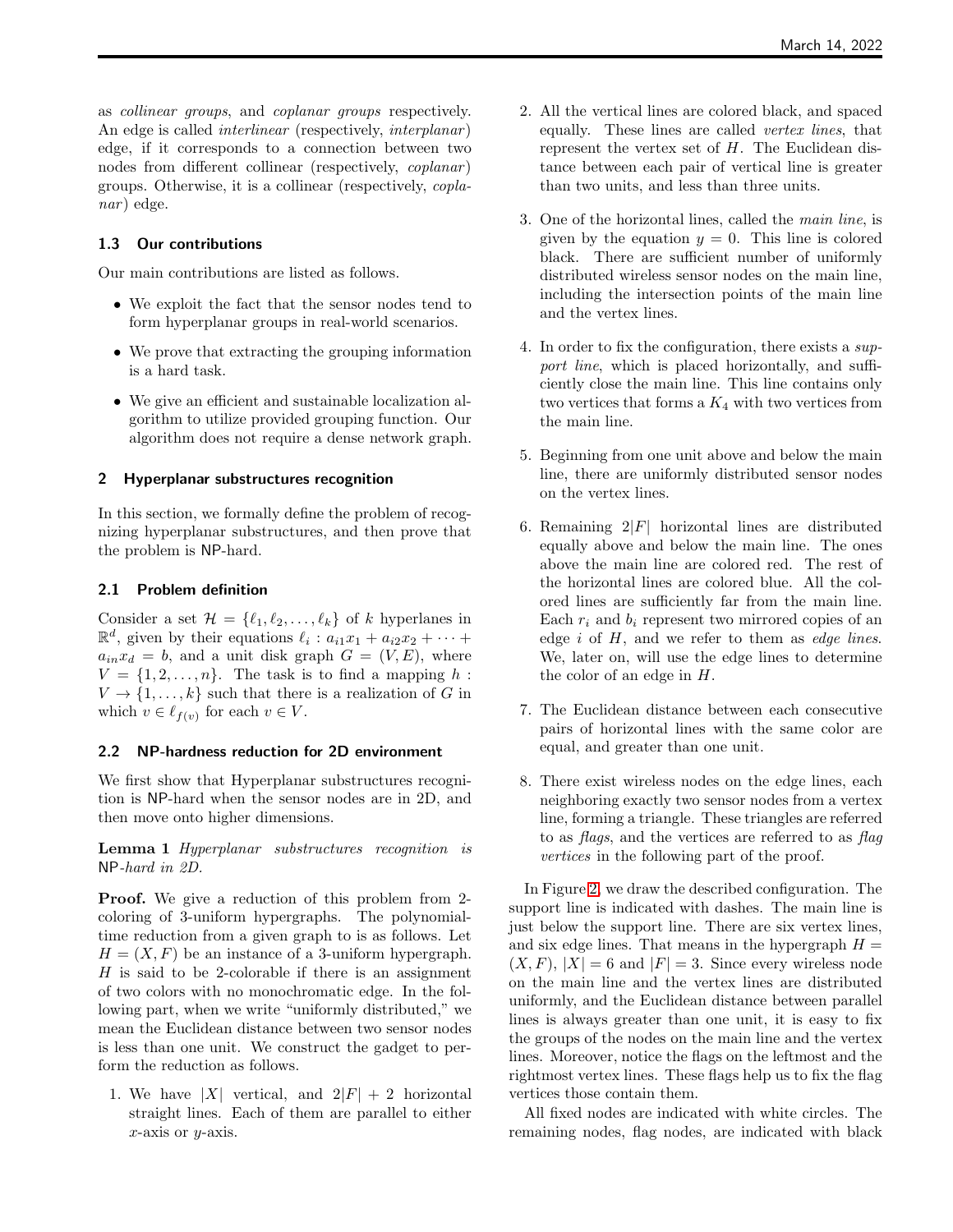circles. Now, our task is to find which flag nodes form a collinear group on an edge line.

The edge lines are two symmetrical copies of the edges in F with different colors with respect to the main line. We denote the two copies of an edge  $f \in F$  as  $b_f$  and  $r_f$ , for blue and red colors respectively.

If a vertex line that represents  $x \in X$  has its missing flag on an edge line  $b_f$  or  $r_f$ , then this indicates that the vertex  $x \in X$  is covered by the edge  $f \in F$  in the hypergraph  $H$ . In that case, the color of x is determined by flipping the configuration (either upside down or left to right) on the vertex line that corresponds to  $x$ . As demonstrated in Figure [4,](#page-3-1) the colors of some vertices in  $H$  might be determined by the vertices in  $V$ . In this particular example,  $u, v \in V$  are adjacent vertices, and w is neighboring none of them. Therefore, neither  $u$ nor v can flip horizontally, and they must flip vertically together. This means that the color of the vertices  $x, y \in$ X covered by the edge  $f \in F$  in H is determined by the vertices  $u, v, w \in V$ .

On each vertex line, there are five flags. If an edge has a "missing" flag on one side then that means that edge covers the vertex, and is colored according to the color of the edge line which is missing the flag. Remember that the Euclidean distance between consecutive vertex lines is less than 3 units. Hence, if two flag nodes are facing to each other, they must be neighbors in our configuration. Given this information, there can be only one mapping for hyperplanar grouping function for the input UDG  $G = (V, E)$ , and only one corresponding coloring of its corresponding hypergprah  $H = (X, F)$ .

Therefore, an algorithm to solve the problem in polynomial time can also be used to solve 2-coloring of 3 uniform hypergraphs in polynomial time.



<span id="page-3-0"></span>Figure 2: Gadget to prove NP-hardness



Figure 3: Corresponding hypergraph of the configuration given in Figure [2](#page-3-0)



<span id="page-3-1"></span>Figure 4: The color of the edge that covers vertex  $u$  is forced by vertices  $v$  and  $w$ .

#### 2.3 NP-hardness reduction for every dimension

In Section [2.2,](#page-2-0) we have proved that the mentioned problem is NP-hard in 2D by a reduction from 2-coloring of 3-uniform hypergraphs. Now, let us give the proof for the case where the wireless sensors are deployed in 3D.

<span id="page-3-2"></span>Lemma 2 Hyperplanar substructures recognition is NP-hard in 3D.

Proof. This reduction is hyperplanar substructures realization in 2D. Consider the gadget given in Figure [2](#page-3-0) from Section [2.2.](#page-2-0) Suppose that each line is a plane seen from xy-plane in 3D. That is, each wireless node in Figure [2](#page-3-0) has z-coordinate zero. In order to obtain a deployment in 3D, we just make a copy for each wireless node with the same  $x$  and  $y$ -coordinates, and let their z-coordinates be equal to 1.

From this point on, it is trivial to see that each wireless node is connected to its copy in 3D, and no other from the copies. Thus, the triangle flags become triangle prisms. And we can easily apply the proof given in Section [2.](#page-3-0)

Now that we have proved that proof given in Lemma [1](#page-2-1) can be extended to 3D by Lemma [2,](#page-3-2) we can use the same method and extend the claim to higher dimensions.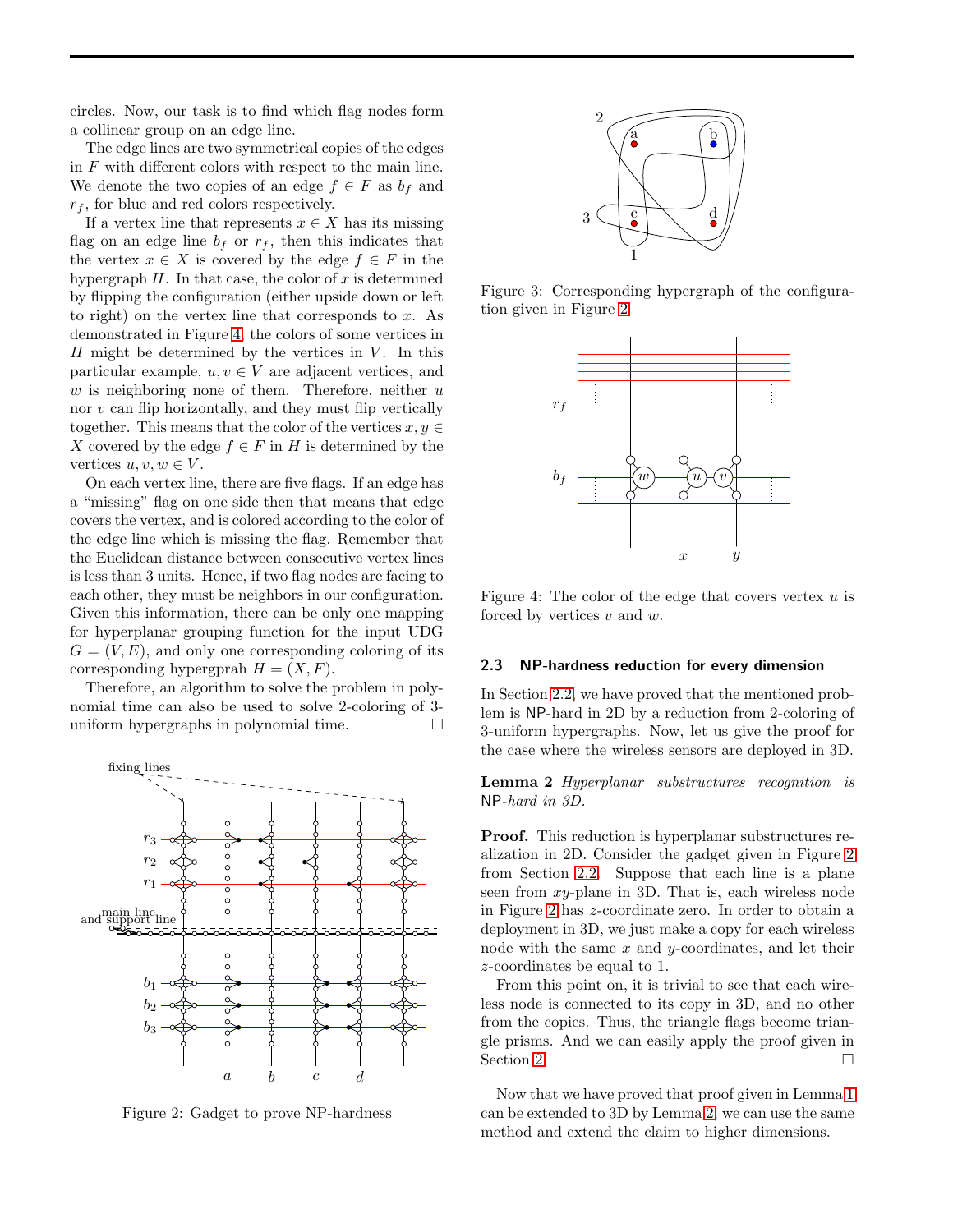Theorem 3 Hyperplanar substructures recognition is NP-hard in every dimension.

Proof. We already know that the problem is NP-hard in 2D by Lemma [1,](#page-2-1) and the hardness reduction can be extended to 3D by Lemma [2.](#page-3-2) In this proof, we show that the very same reduction can be used to prove the claim for 4D, and recursively, to higher dimensions.

In 2D, every node has 2 components, namely  $x$  and y. If we include one one component,  $z$ , and assign 1 to all third components of the sensors, Lemma [1](#page-2-1) remains true.

Every component, in the context of this paper, adds an extra dimension to the nodes. Thus, for higher dimensions, we are able to set the new component's value to 1. The new copies of the sensor nodes will not be neighbors of the older ones. Also, the flags will be preserved. Therefore, the problem remains NP-hard in higher dimensions.

#### <span id="page-4-1"></span>3 Localization process

In this section, we discuss the details of utilizing the grouping function. First, we describe an algorithm to localize two collinear groups with respect to each other. Then, we use the same idea to localize two coplanar groups with respect to each other. Finally, we show that our algorithm is able to perform localization easily where the quadrilateration algorithm fails.

For the sake of completeness, we give the quadrilateration algorithm in Algorithm [1.](#page-4-0) We would like to point out that algorithms given in this section do not use any GPS, and therefore they can only produce a point formation isometric (i.e. up to sign ambiguity) to the original network in the best case.

<span id="page-4-0"></span>

| <b>Algorithm 1</b> Quadrilateration algorithm             |
|-----------------------------------------------------------|
| <b>input:</b> Wireless sensor network graph $G = (V, E)$  |
| output: 3D point formation $\mathbb F$ of $G$             |
| 1: $\mathbb{F} \leftarrow  $                              |
| 2. Locate a non-coplanar $K_4 \{i, j, k, l\} \subset V$   |
| 3: Assign positions to $i, j, k, l$                       |
| 4: $Q_{\textit{localized}} \leftarrow [i, j, k, l]$       |
| 5: while $Q_{localized}$ is not empty do                  |
| $u \leftarrow \text{dequeue}(Q_{\text{localized}})$<br>6: |
| add $(u, u. pos)$ into $\mathbb F$<br>7:                  |
| for all neighbors $v$ of $u$ do<br>8:                     |
| if $(+v$ . <i>Count</i> ) $\geq 4$ then<br>9:             |
| if $v$ can be localized in 3D then<br>10:                 |
| $enqueue(v, Q_{localized})$<br>11:                        |
| 12: return $\mathbb F$                                    |

Basically, the algorithm takes the network graph  $G =$  $(V, E)$  as the input, and assigns positions to each vertex in  $v \in V$ , based on the pairwise distances given by E.

We begin by initializing the point formation in Line [1.](#page-4-1) In Line [2,](#page-4-1) we find a non-coplanar  $K_4$  in G to begin the localization. The vertices of this complete subgraph are called the seeds. Since every pairwise distance is available, we can assign positions to these vertices in Line [3.](#page-4-1) In Line [4,](#page-4-1) we initialize a queue, called  $Q_{localized}$ , that contains the localized vertices. Initially, it contains only the seeds. In Line [5,](#page-4-1) we start a loop, and continue until  $Q_{localized}$  is empty. In the loop, we first dequeue the first node in Line [6,](#page-4-1) and then store its position into the point formation  $\mathbb F$  in Line [7.](#page-4-1) Now that we have a localized vertex u, we iterate all its neighbors and broadcast the position of  $u$ . In Line [9,](#page-4-1) we use a variable v.Count, which indicates the number of localized neighbors of v. Thus, if some neighbor v of u has at least 4 localized neighbors, we check if it can be localized with respect to these neighbors in Line [10.](#page-4-1) Remember that if the localized neighbors are coplanar, then we cannot fix the position of  $v$ . If  $v$  can be localized, then we add it to  $Q_{localized}$ , and continue the algorithm until the queue is empty. Finally, we return the point formation in Line [12.](#page-4-1)

**Complexity analysis.** In a network graph with  $n$ vertices and m edges, Algorithm [1](#page-4-0) runs in  $\mathcal{O}(n^4m)$  time in the worst case.

Notice that even though the network graph admits a proper ordering to run the algorithm, the first  $K_4$ we find in Line [2](#page-4-1) might not be the correct vertices to start [\[4\]](#page-7-16). As four distance measurements from four vertices in general position are sufficient to localize a node,  $\mathcal{O}(m)$  time is spent in each phase by using the queue data structure keeping the track of localized nodes. This can be accomplished by keeping the track of the number of localized neighbors of every node and inserting a node when the count hits the score of three. An effective three is the smallest count  $\geq 4$  with three non-coplanar neighbors. When we reach the count 4 for the first time, we check coplanarity. From then on, every new increment checks only the new one with any two previous neighbors. Therefore, it terminates after at most  $\mathcal{O}(n^4m)$ steps.

As seen above, the worst-case analysis gives us quartic running time. But notice that when the sensor nodes are deployed to form coplanar groups in 3D, and the communication between groups are held by a limited number of nodes (i.e. the number of interplanar edges are low), most of the neighbors of an unlocalized node will be coplanar. On the other hand, in the algorithm that we describe to utilize grouping function, this type of deployment is an advantage. Thus, it is safe to say that these two algorithms complete each other, in terms of their functionalities with respect to sparsity.

While describing our algorithms, we use the following data structure for a vertex of the network graph. A sensor node  $s_u$ , represented by a vertex u in the network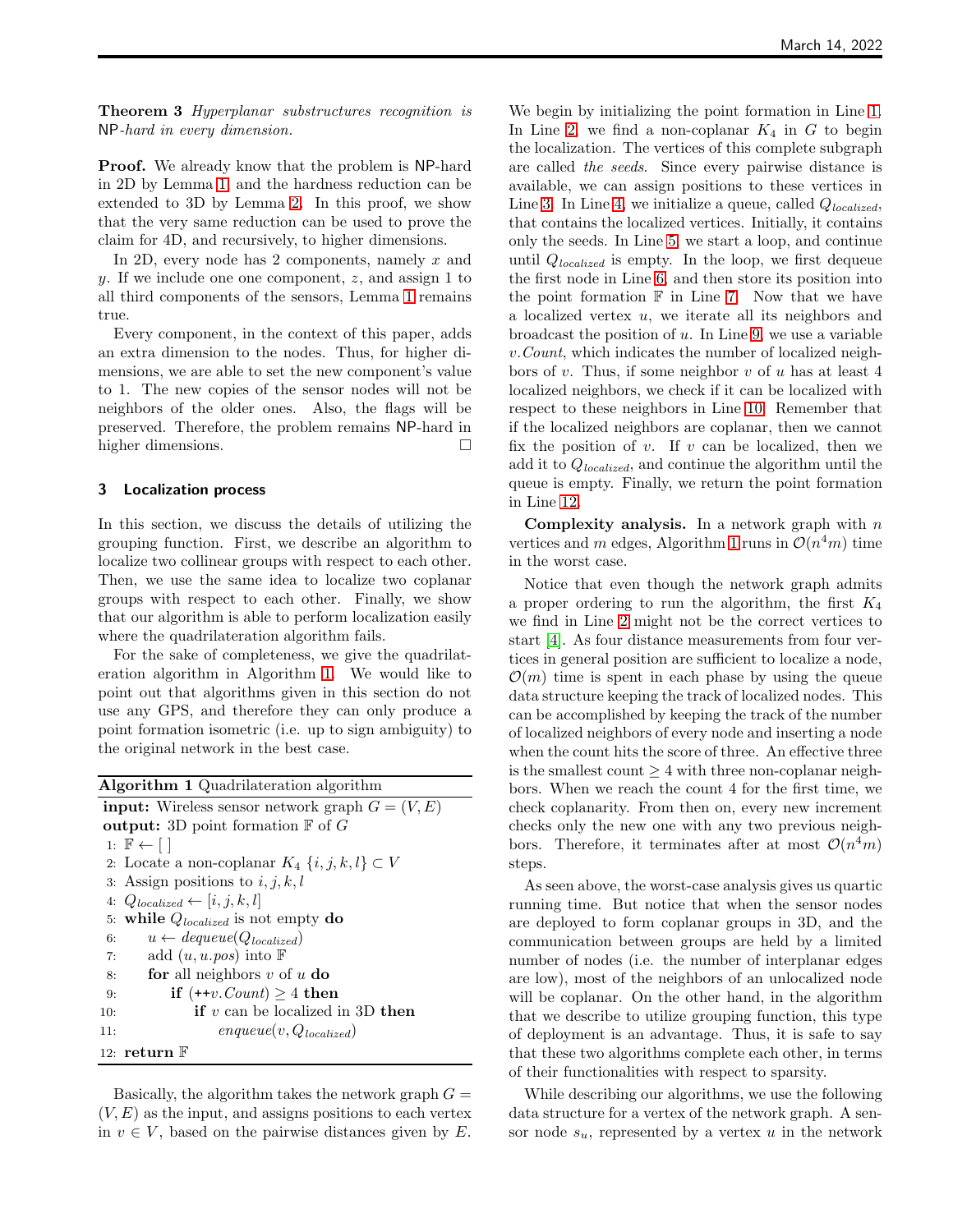graph has three positions for each dimension. Namely,  $pos_1$ ,  $pos_2$ , and  $pos_3$ .  $u.pop_1$  is a number that indicates the relative position of  $u$  with respect to other vertices in the same collinear group. Similarly  $u.pos_2$  is the position of  $u$  with respect to the other vertices in the same coplanar group. Finally,  $u.pos_3$  is the actual position of u in  $\mathbb{R}^3$ .

#### 3.1 Localizing the nodes of a collinear group

In this section, we describe a linear-time algorithm to localize the nodes in a given collinear group ambient in 2D. The induced graph of a collinear group is called a unit interval graph since all the vertices are considered to be in 1D. The algorithm takes an induced subgraph of the network graph as the input, and outputs the embedding of that subgraph onto a straight line. For the sake of simplicity, we embed the vertices onto  $x$ -axis. While describing the algorithm, we denote the subgraph as  $G' = (V', E')$ . We also assume that G' is a connected graph.

If there are no cycles in a collinear group, then we can assign position to each vertex in linear time. The algorithm to achieve this is pretty straightforward.

<span id="page-5-0"></span>

| <b>Algorithm 2</b> Localization algorithm for a collinear        |
|------------------------------------------------------------------|
| group with no cycles                                             |
| <b>input:</b> Simple path $P = (v_1, v_2, \dots, v_k)$ of size k |
| output: 1D point formation $\mathbb F$ of P                      |
| 1: $v_1.pos_1 \leftarrow 0$                                      |
| 2: for $i = 1 \rightarrow k$ do                                  |
| 3:<br>$u \leftarrow v_i$                                         |
| 4: $v.\textit{pos} \leftarrow w(uv)$                             |
| Mark $u$ as localized<br>5:                                      |
| Add $u. pos_1$ into $\mathbb F$<br>6:                            |

7: return F

Algorithm [2](#page-5-0) runs in  $\mathcal{O}(n)$  time where *n* is the number of vertices in a collinear group. We simply process all the vertices once and assign positions until there are no vertices left. This algorithm is a strong indication that the information on grouping function reduces the number of computations dramatically.

In case where the collinear group contains cycles, we can use the algorithm proposed by Brandstädt et al. [\[6\]](#page-7-19) to find the Hamiltonian path in (claw,net)-free graphs. A (claw,net)-free graph does not contain both of the graphs given in Figure [5](#page-5-1) as an induced subgraph.

Let us first show that interval graphs are (claw,net) free graphs.

#### Lemma 4 Every unit interval graph is claw-free.

**Proof.** Suppose that  $K(a; b, c, d)$  is an induced claw, as shown in Figure [5.](#page-5-1) Since  $b$  and  $c$  are not neighbors, that means the Euclidean distance between them is greater



<span id="page-5-1"></span>Figure 5: A claw (on the left) and a net (on the right)

than 1 unit. And also, both of them are neighbors with a, which means the Euclidean distance between them is less than 2 units. If we embed  $b, a, c$  onto a straight line respectively, then  $a$  must be between  $b$  and  $c$ .

Wherever we place d, within one unit distance from a, it must be a neighbor of either b or c. If d is neighbors with neither, then the Euclidean distance between d and a must be greater than one unit, contradicting the unit interval property.

#### Lemma 5 Every unit interval graph is net-free.

**Proof.** Suppose that  $N(a, b, c; x, y, z)$  is an induced net, as shown in Figure [5.](#page-5-1) It is clear that  $a, b$  and  $c$  must be inside an interval of at most 1 unit. Note that  $a, x$ and c, z are pairwise disjoint neighbors, and moreover neither x nor z is a neighbor of  $b$ . This means that  $b$ must be between a and c.

Wherever we place  $y$ , within one unit distance from  $b$ , it must be a neighbor of either a or c (also, at least one of  $x, z$ ). If y is a neighbor with neither, then the Euclidean distance between  $b$  and  $y$  must be greater than one unit, contradicting the unit interval property.

Corollary 6 Every unit interval graph is (claw,net) free.

When a Hamiltonian path is found, Algorithm [2](#page-5-0) can use the induced path as input, and assign positions to the vertices in linear time.

<span id="page-5-2"></span>**Theorem 7** ( [\[6\]](#page-7-19)) Every (claw, net)-free graph G has a Hamiltonian path and such a path can be found in  $\mathcal{O}(n+m)$  time.

By Theorem [7,](#page-5-2) we can use the algorithm given in [\[6\]](#page-7-19), and find a Hamiltonian path in a collinear group. Then, we can simply give the found path as the input of Algorithm [2,](#page-5-0) and obtain the relative positions of vertices in a collinear group in  $\mathcal{O}(m+n)$  running time.

# <span id="page-5-3"></span>3.2 Localizing collinear groups with respect to each other

We have proposed a method to localize the vertices of a collinear group in 1D. Now, we describe an algorithm to find the position of two hyperplanar groups in their ambient space. This algorithm is described in general for  $\mathbb{R}^d$ , and therefore is applicable to both 2D and 3D.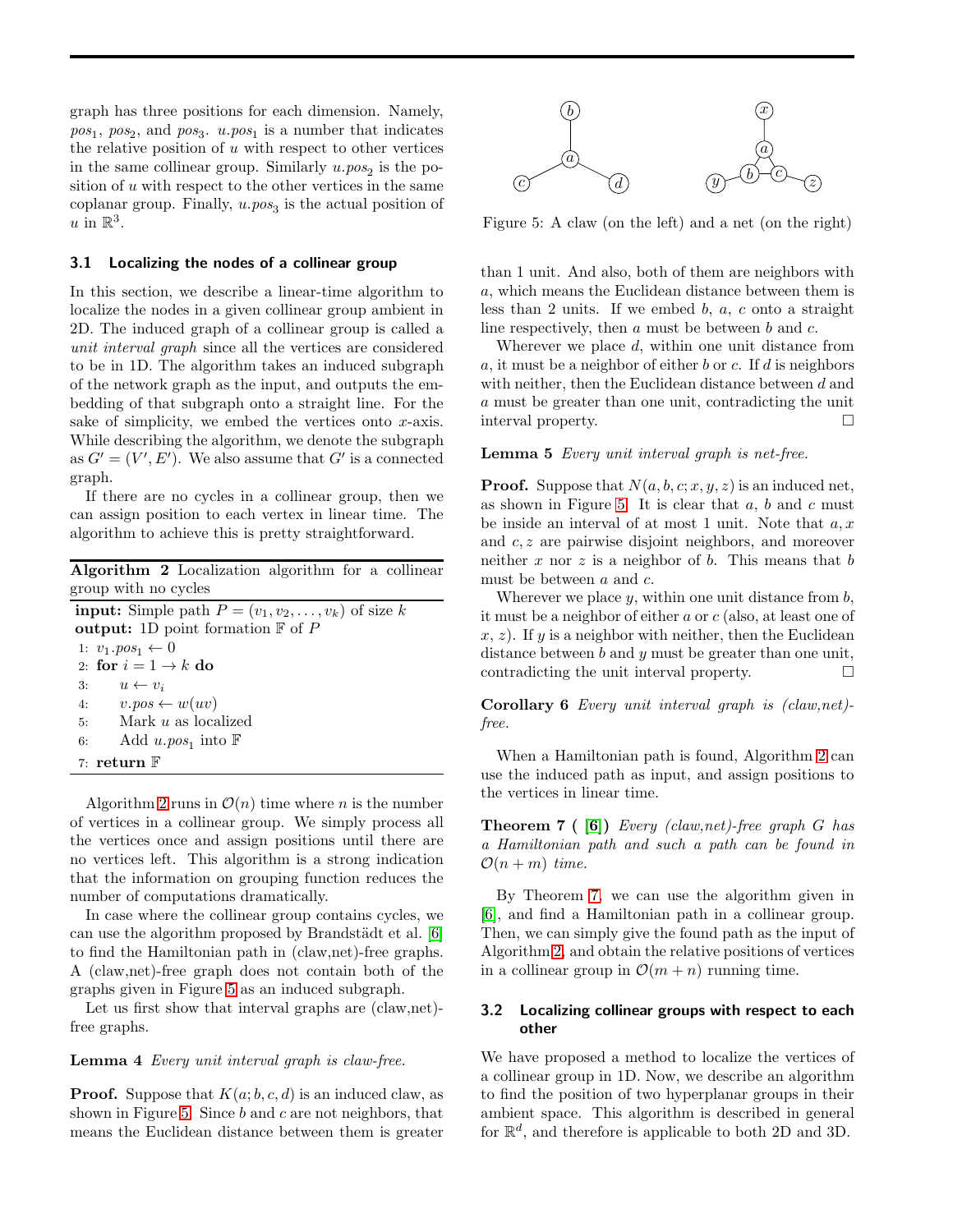It fixes the position of  $d$  vertices in a hyperplanar group, and then uses these positions to determine the equation of the hyperplane on which the vertices of that group lies. Finally, the positions of every other vertex in the same group can be found in the same ambient space by applying a transformation.

The hyperplanar group of a vertex  $x$  is denoted by  $h(x)$ , and we can retrieve the set of vertices U where for each pair  $u, v \in U$ ,  $h(u) = h(v)$  by taking the inverse of  $h(\cdot)$  (denoted by  $h^{-1}(\cdot)$ ). Note that we can use h for both localization of collinear groups or coplanar groups without loss of generality. However, we operate only in one dimenstion i.e. we do not localize a collinear group with respect to a coplanar group, and vice versa. Similarly, when we write  $u. pos_d$ , it is the relative position of  $u$  in  $d$  dimensional space.

The equation of the hyperplane that every vertex in the group i lies is denoted by  $eqn(i)$ . We say that a hyperplanar group  $i$  is adjacent to  $j$ , if there exists at least one interlinear (or interplanar) edge between a vertex in  $i$ , and a vertex in  $j$ .

**Complexity analysis.** In a network graph with  $n$ vertices,  $m$  edges,  $k$  coplanar groups, and  $r$  collinear groups, Algorithm [3](#page-6-0) runs in  $\mathcal{O}(k^2m) + \mathcal{O}(r^2m) + O(n +$ m) time in the worst case.

We spend  $\mathcal{O}(n + m)$  time to find the 1D positions of the vertices using Algorithm [2](#page-5-0) [\[6\]](#page-7-19). Note that we iterate on each collinear group only once, therefore the total running time is not affected by the number of the collinear groups. For each collinear group, we iterate all the other collinear groups to find proper edges to localize the support vertices. At each iteration, we also iterate the interlinear edges. Therefore, this phase takes  $\mathcal{O}(r^2m)$  time. Same reasoning is also true for k coplanar groups. Since these operations are not nested, the overall asymptotic running time of Algorithm [3](#page-6-0) is  $\mathcal{O}(k^2m) + \mathcal{O}(r^2m) + O(n+m).$ 

#### 4 Conclusion

This paper describes an energy-efficient algorithm to localize a wireless sensor network. In general, localization problem is an NP-hard problem. However, we have utilized the observation that in some cases the sensor nodes form hyperplanar groups. Using this information, we have proposed methods to localize a network, whose localization will consume much more time using conventional trilateration and quadrilateration algorithms.

We have defined a function  $h$ , called hyperplanar grouping function, which maps the vertices to hyperplanar groups. Our algorithms work under the assumption of availability of the hyperplanar grouping function, since we proved that determining that function is an NP-hard problem.

Instead of iterating each vertex multiple times, our

<span id="page-6-0"></span>

| Algorithm 3 Localizing hyperplanar groups with re- |  |  |  |
|----------------------------------------------------|--|--|--|
| spect to each other                                |  |  |  |

| <b>input:</b> Network graph $G = (V, E)$ , hyperplanar group-      |
|--------------------------------------------------------------------|
| ing function $h$                                                   |
| <b>output:</b> Point formation $\mathbb{F}$ of G in $\mathbb{R}^d$ |
| 1: Find $v. pos_1$ for each $v \in V$                              |
| 2. Pick a group $i$                                                |
| Mark the vertices in $i$ as localized<br>3.                        |
| for each group $j$ adjacent to $i$ do<br>4:                        |
| for each $u \in h^{-1}(j)$ do<br>5:                                |
| if u has d neighbors in i then<br>6:                               |
| Determine $u.pos_d$<br>7:                                          |
| Mark $u$ as support vertex<br>8:                                   |
| if There are $d$ support vertices then<br>9:                       |
| Determine $eqn(j)$<br>10:                                          |
| Find the transformation matrix<br>11:                              |
| Apply the transformation to $h^{-1}(j)$<br>12:                     |
| Add the positions into $\mathbb F$<br>13:                          |
| Notify the neighbors of localized ver-<br>14:                      |
| tices                                                              |
| go to Line 16<br>15.                                               |
| if No collinear groups are localized then<br>16:                   |
| return NOT_LOCALIZABLE<br>17:                                      |
| for each non-localized group $j$ do<br>18:                         |
| for each $u \in h^{-1}(j)$ do<br>19:                               |
| if u was notified $d+1$ times then<br>20:                          |
| Determine $u.pos_d$<br>21:                                         |
| Mark $u$ as support vertex<br>22:                                  |
| if There are $d$ support vertices then<br>23:                      |
| Determine $eqn(j)$<br>24.                                          |
| Find the transformation matrix<br>25:                              |
| Apply the transformation to $h^{-1}(j)$<br>26:                     |
| Add the positions into $\mathbb F$<br>27:                          |
| continue the iteration<br>28:                                      |
| 29: return $\mathbb F$                                             |